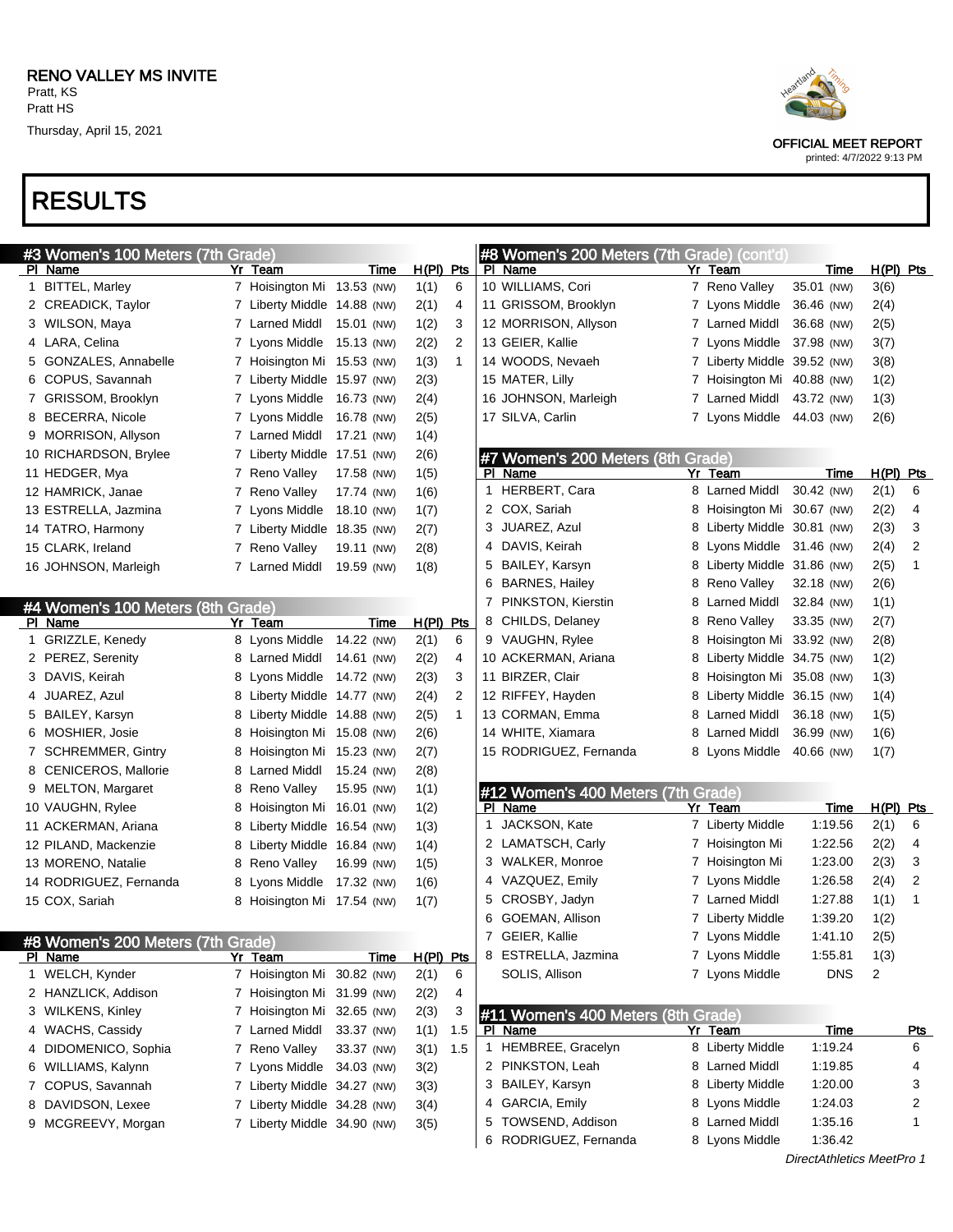Thursday, April 15, 2021



Pl Name

| #11 Women's 400 Meters (8th Grade) (cont'd)    |                  |             |                | #34 Women's 4 x 100m Relay (8th Grade)      |                         |             |
|------------------------------------------------|------------------|-------------|----------------|---------------------------------------------|-------------------------|-------------|
| PI Name                                        | Yr Team          | Time        | Pts            | PI Team                                     | Time                    | <b>Pts</b>  |
| 7 SCHWAGER, Sadie                              | 8 Larned Middl   | 1:40.72     |                | 1 Hoisington Middle School (A)              | 59.30                   | 6           |
|                                                |                  |             |                | 2 Larned Middle School (A)                  | 59.59                   | 4           |
| #16 Women's 800 Meters (7th Grade)             |                  |             |                | 3 Lyons Middle School (A)                   | 1:01.35                 | 2           |
| PI Name                                        | Yr Team          | Time        | Pts            | 4 Reno Valley Middle School (A)             | 1:01.81                 |             |
| 1 LAMATSCH, Carly                              | 7 Hoisington Mi  | 3:12.84     | 6              | 5 Liberty Middle School (A)                 | 1:04.34                 |             |
| 2 COMPTON, Tristin                             | 7 Hoisington Mi  | 3:15.92     | 4              |                                             |                         |             |
| 3 WALKER, Monroe                               | 7 Hoisington Mi  | 3:19.45     | 3              | #37 Women's 4 x 200m Relay (7th Grade)      |                         |             |
| 4 HOPKINS, Zoee                                | 7 Liberty Middle | 3:25.77     | $\overline{2}$ | PI Team                                     | Time                    | <b>Pts</b>  |
| 5 SILVA, Ariah                                 | 7 Lyons Middle   | 3:40.69     | 1              | 1 Reno Valley Middle School (A)             | 2:23.45                 | 6           |
| 6 KELTY, Faith                                 | 7 Larned Middl   | 4:02.93     |                | 2 Liberty Middle School (A)                 | 2:35.73                 | 4           |
| SOLIS, Allison                                 | 7 Lyons Middle   | <b>DNS</b>  |                | 3 Lyons Middle School (A)                   | 2:43.41                 | 2           |
| #15 Women's 800 Meters (8th Grade)             |                  |             |                | #38 Women's 4 x 200m Relay (8th Grade)      |                         |             |
| PI Name                                        | Yr Team          | Time        | Pts            | PI Team                                     | Time                    | Pts         |
| 1 DUECY, Kamryn                                | 8 Liberty Middle | 2:57.93     | 6              | 1 Reno Valley Middle School (A)             | 2:10.71                 | 6           |
| 2 MARCIANO, Mersadies                          | 8 Reno Valley    | 3:08.80     | 4              | 2 Hoisington Middle School (A)              | 2:16.58                 | 4           |
| 3 BUTTS, Olivia                                | 8 Lyons Middle   | 3:40.69     | 3              | 3 Liberty Middle School (A)                 | 2:25.75                 | 2           |
| #20 Women's 1600 Meters (7th Grade)            |                  |             |                | #42 Women's 800m SMR (7th Grade)            |                         |             |
| PI Name                                        | Yr Team          | Time        | Pts            | PI Team                                     | Time                    | <b>Pts</b>  |
| 1 COMPTON, Tristin                             | 7 Hoisington Mi  | 7:03.10     | 6              | 1 Liberty Middle School (A)                 | 2:25.29                 | 6           |
| 2 HOPKINS, Zoee                                | 7 Liberty Middle | 7:22.72     | 4              | 2 Larned Middle School (A)                  | 2:27.49                 | 4           |
| 3 SILVA, Ariah                                 | 7 Lyons Middle   | 7:53.44     | 3              | 3 Lyons Middle School (A)                   | 2:45.27                 | 2           |
| 4 KELTY, Faith                                 | 7 Larned Middl   | 8:29.57     | 2              | Hoisington Middle School (A)                | <b>DNS</b>              |             |
| SOLIS, Allison                                 | 7 Lyons Middle   | <b>DNS</b>  |                |                                             |                         |             |
| #19 Women's 1600 Meters (8th Grade)            |                  |             |                | #41 Women's 800m SMR (8th Grade)<br>PI Team | Time                    | Pts         |
| PI Name                                        | Yr Team          | Time        | Pts            | 1 Liberty Middle School (A)                 | 2:26.16                 | 6           |
| 1 FREEMAN, Emma                                | 8 Liberty Middle | 6:47.85     | 6              | 2 Larned Middle School (A)                  | 2:31.48                 | 4           |
| 2 HEMBREE, Gracelyn                            | 8 Liberty Middle | 7:14.01     | 4              | Lyons Middle School (A)                     | <b>DNS</b>              |             |
| PILAND, Mackenzie                              | 8 Liberty Middle | <b>DNF</b>  |                |                                             |                         |             |
|                                                |                  |             |                | 61 Women's Shot Put (7th Grade)<br>PI Name  | Yr Team<br>Mark         | $F(PI)$ Pts |
| #22 Women's 3200 Meters (8th Grade)<br>PI Name | Yr Team          | Time        | <u>Pts</u>     | 1 HANZLICK, Addison                         | 7 Hoisington Mi 24' 8"  | 1(1)<br>6   |
| 1 DUECY, Kamryn                                | 8 Liberty Middle | 15:32.34    | 6              | 2 BICKERSTAFF, Samantha                     | 7 Lyons Middle 23' 5"   | 2(1)<br>4   |
|                                                |                  |             |                | 3 ENGELLAND, Denae                          | 7 Reno Valley 23' 4"    | 2(2)<br>3   |
|                                                |                  |             |                | 4 POWELL, Shalie                            |                         |             |
| #33 Women's 4 x 100m Relay (7th Grade)         |                  |             |                |                                             | 7 Reno Valley 21' 10"   | 2(3)<br>2   |
| PI Team                                        |                  | <b>Time</b> | <u>Pts</u>     | 5 BREWER, Marley                            | 7 Hoisington Mi 21' 3"  | 2(4)<br>1   |
| 1 Hoisington Middle School (A)                 |                  | 58.80       | 6              | 6 RICHARDSON, Brylee                        | 7 Liberty Middle20' 7"  | 1(2)        |
| 2 Larned Middle School (A)                     |                  | 1:03.47     | 4              | 7 RINCON, Mily                              | 7 Lyons Middle 20' 6"   | 1(3)        |
| 3 Lyons Middle School (A)                      |                  | 1:03.48     | 2              | 8 SILVA, Jailynn                            | 7 Lyons Middle 19' 8"   | 1(4)        |
| 4 Reno Valley Middle School (A)                |                  | 1:09.97     |                | 9 MCNETT, Emma                              | 7 Larned Middl 19' 7"   | 1(5)        |
| 5 Liberty Middle School (A)                    |                  | 1:12.00     |                | 10 ATTEBERRY, Kinley                        | 7 Larned Middl 18' 9"   | 2(5)        |
|                                                |                  |             |                | 11 ADAMS, Joy                               | 7 Lyons Middle 18' 8"   | 2(6)        |
|                                                |                  |             |                | 12 GATZ, Kaylee                             | 7 Liberty Middle18' 3"  | 2(7)        |
|                                                |                  |             |                | 13 TOBEY, Adilyn                            | 7 Liberty Middle17' 11" | 1(6)        |

14 CRAFT, Illianna 7 Liberty Middle17' 2" 2(8)



OFFICIAL MEET REPORT

printed: 4/7/2022 9:13 PM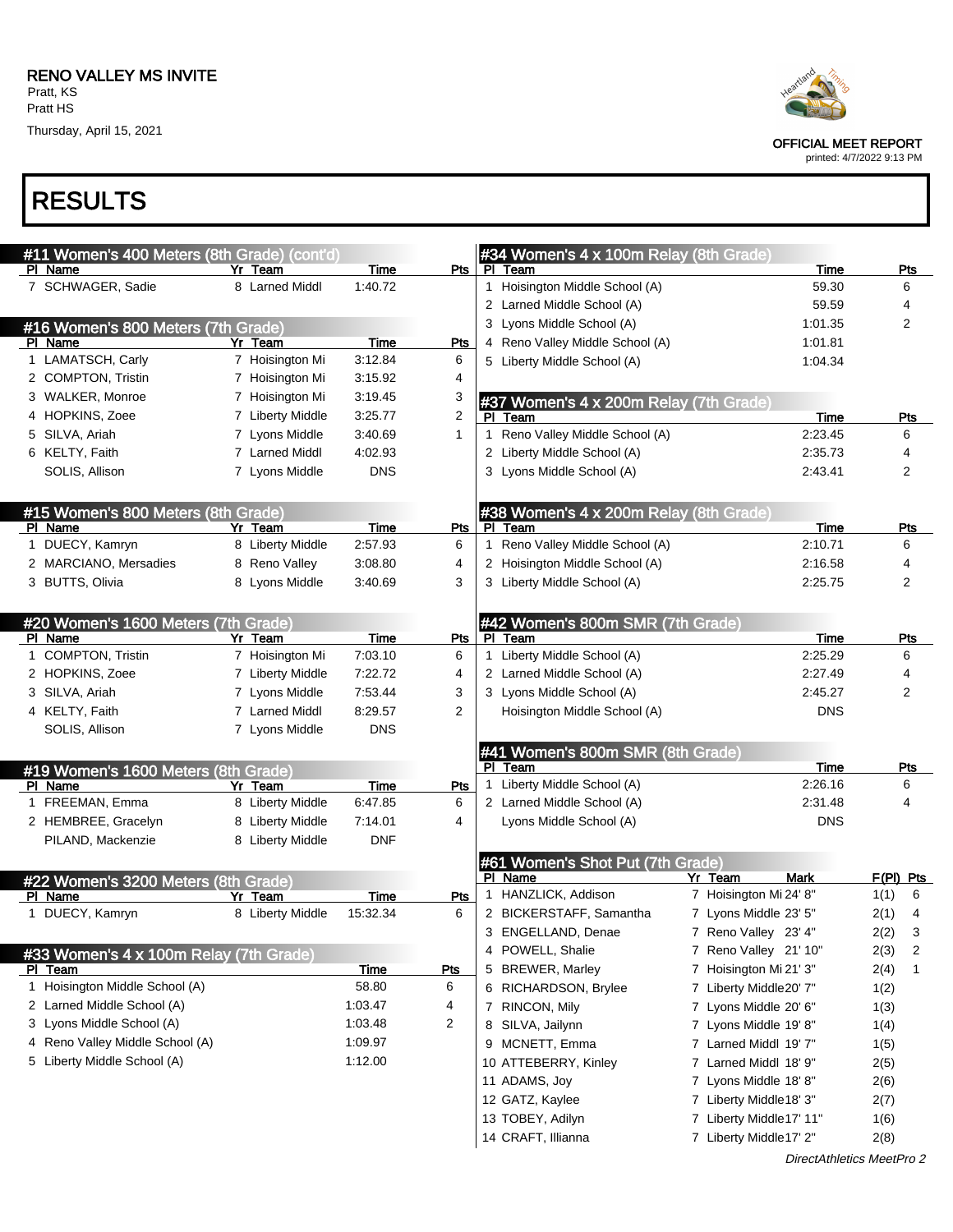Thursday, April 15, 2021

# RESULTS

|   | #61 Women's Shot Put (7th Grade) (cont'd) |                             |             |             |                |   | #1 Men's 100 Meters (8th Grade) (cont'd) |   |                             |            |      |                           |              |
|---|-------------------------------------------|-----------------------------|-------------|-------------|----------------|---|------------------------------------------|---|-----------------------------|------------|------|---------------------------|--------------|
|   | PI Name                                   | Yr Team                     | Mark        | $F(PI)$ Pts |                |   | PI Name                                  |   | Yr Team                     |            | Time | <u>H(PI)</u>              | Pts          |
|   | 15 PATTERSON, Shelby                      | 7 Larned Middl 15' 6"       |             | 1(7)        |                |   | 3 MORALES, Taylen                        |   | 8 Hoisington Mi 12.89 (NW)  |            |      | 3(3)                      | 3            |
|   | NELSON, Gracie                            | 7 Larned Middl DNS          |             | 1           |                |   | 4 RODRIGUEZ, Roberto                     |   | Liberty Middle 13.00 (NW)   |            |      | 3(4)                      | 2            |
|   |                                           |                             |             |             |                |   | 5 MARTIN, Mason                          | 8 | Hoisington Mi 13.26 (NW)    |            |      | 1(1)                      | $\mathbf{1}$ |
|   | #60 Women's Shot Put (8th Grade)          |                             |             |             |                |   | 6 ALVIDREZ, Derek                        | 8 | Lyons Middle 13.32 (NW)     |            |      | 3(5)                      |              |
|   | PI Name                                   | Yr Team                     | Mark        |             | Pts            |   | 7 MASON, Carson                          | 8 | Hoisington Mi 13.37 (NW)    |            |      | 3(6)                      |              |
|   | 1 UPSON, Cammy                            | 8 Larned Middl 36' 4"       |             |             | 6              |   | 8 CORONA, Miguel                         | 8 | Lyons Middle 13.61 (NW)     |            |      | 3(7)                      |              |
|   | 2 BELOTE, Sierra                          | 8 Lyons Middle 31'7"        |             |             | 4              |   | 9 LAMB, Kalob                            | 8 | Hoisington Mi 14.36 (NW)    |            |      | 2(1)                      |              |
|   | 3 ESQUIVEL, Yessica                       | 8 Hoisington Mi 31' 4"      |             |             | 3              |   | 10 INGLES, Abed                          | 8 | Liberty Middle 14.47 (NW)   |            |      | 2(2)                      |              |
|   | 4 GOMEZ, Mitzy                            | 8 Lyons Middle 26' 2"       |             |             | 2              |   | 11 WEIBLE, Dakoda                        | 8 | Reno Valley                 | 14.99 (NW) |      | 2(3)                      |              |
|   | 5 FINDLEY, Lakyn                          | 8 Liberty Middle25' 9"      |             |             | 1              |   | 12 SCHULTZ, theron                       | 8 | Reno Valley                 | 15.00 (NW) |      | 2(4)                      |              |
|   | 6 VANSCYOC, Ella                          | 8 Hoisington Mi 25' 0"      |             |             |                |   | 13 NGUYEN, Escalade                      | 8 | Liberty Middle 15.04 (NW)   |            |      | 2(5)                      |              |
|   | 7 MCALISTER, Trinity                      | 8 Larned Middl 24' 6"       |             |             |                |   | 14 NORRIS, Allen                         |   | 8 Larned Middl              | 15.31 (NW) |      | 2(6)                      |              |
|   | 8 GWINN, Isabel                           | 8 Liberty Middle24' 0"      |             |             |                |   | 15 CZLAPINSKI, Aaron                     | 8 | Larned Middl                | 15.75 (NW) |      | 1(2)                      |              |
|   | 9 URBAN, Zayda                            | 8 Hoisington Mi 23' 11"     |             |             |                |   | HEREDIA, Gabe                            | 8 | Liberty Middle              | DNS (NW)   |      | 1                         |              |
|   | 10 FUHR, Avery                            | 8 Liberty Middle23' 7"      |             |             |                |   | MORRELL, Tyler                           |   | 8 Reno Valley               | DNS (NW)   |      | 3                         |              |
|   | 11 WHITE, Xiamara                         | 8 Larned Middl 22' 7"       |             |             |                |   |                                          |   |                             |            |      |                           |              |
|   | 12 MARTINEZ, Emmaly                       | 8 Reno Valley 22' 0"        |             |             |                |   | #6 Men's 200 Meters (7th Grade)          |   |                             |            |      |                           |              |
|   | 13 DONECKER, Temperance                   | 8 Larned Middl 19' 2"       |             |             |                |   | PI Name                                  |   | Yr Team                     |            | Time | $H(PI)$ Pts               |              |
|   | 14 PRIETO, Morgan                         | 8 Liberty Middle18' 3"      |             |             |                | 1 | DEMUTH, Landon                           |   | 7 Liberty Middle 27.82 (NW) |            |      | 3(1)                      | 6            |
|   | HINZ, Amerie                              | 8 Hoisington Mi DNS         |             |             |                |   | 2 BARKER, Kyler                          |   | 7 Liberty Middle 28.27 (NW) |            |      | 3(2)                      | 4            |
|   |                                           |                             |             |             |                |   | 3 ECOT, Rafael                           |   | 7 Hoisington Mi 28.77 (NW)  |            |      | 1(1)                      | 3            |
|   | #2 Men's 100 Meters (7th Grade)           |                             |             |             |                |   | 4 GONZALEZ, Anthony                      |   | 7 Larned Middl 29.10 (NW)   |            |      | 2(1)                      | 2            |
|   | PI Name                                   | Yr Team                     | Time        | $H(PI)$ Pts |                |   | 5 THOMPSON, Jace                         |   | 7 Lyons Middle 30.39 (NW)   |            |      | 3(3)                      | $\mathbf{1}$ |
|   | 1 GONZALEZ, Yasir                         | 7 Liberty Middle 12.64 (NW) |             | 3(1)        | 6              |   | 6 WYANT, DJ                              |   | 7 Hoisington Mi 30.94 (NW)  |            |      | 1(2)                      |              |
|   | 2 SCHUBERT, Logan                         | 7 Lyons Middle 13.06 (NW)   |             | 3(2)        | 4              |   | 7 HAMILTON, Quanick                      |   | 7 Lyons Middle 31.59 (NW)   |            |      | 3(4)                      |              |
|   | 3 ECOT, Rafael                            | 7 Hoisington Mi 13.48 (NW)  |             | 2(1)        | 3              |   | 8 HEKELE, Drew                           |   | 7 Hoisington Mi 32.13 (NW)  |            |      | 1(3)                      |              |
| 4 | CHAMBERS, Kaidenn                         | 7 Hoisington Mi 13.83 (NW)  |             | 2(2)        | $\overline{c}$ |   | 9 ROBERTS, Ricky                         |   | 7 Larned Middl              | 32.34 (NW) |      | 2(2)                      |              |
|   | 5 HANGERMAN, Landis                       | 7 Larned Middl              | 14.28 (NW)  | 2(3)        | $\mathbf{1}$   |   | 10 BRIGHT, Kason                         |   | 7 Reno Valley               | 32.70 (NW) |      | 2(3)                      |              |
|   | 6 MERLAU, Preston                         | 7 Hoisington Mi 14.33 (NW)  |             | 1(1)        |                |   | 11 VEDDER, Aaden                         |   | 7 Reno Valley               | 32.94 (NW) |      | 3(5)                      |              |
|   | 7 BOLEN, Jacob                            | 7 Liberty Middle 14.84 (NW) |             | 1(2)        |                |   | 12 LEHMAN, Dylan                         |   | 7 Liberty Middle 35.05 (NW) |            |      | 2(4)                      |              |
|   | 8 TAPIA, Ricardo                          | 7 Lyons Middle              | 14.97 (NW)  | 3(3)        |                |   | 13 HUDSON, Gunner                        |   | 7 Hoisington Mi 35.89 (NW)  |            |      | 2(5)                      |              |
|   | 9 HAMILTON, Quanick                       | 7 Lyons Middle              | 15.12 (NW)  | 3(4)        |                |   | 14 TAPIA, Ricardo                        |   | 7 Lyons Middle 37.94 (NW)   |            |      | 3(6)                      |              |
|   | 10 CRAWFORD, Kobe                         | 7 Hoisington Mi 15.23 (NW)  |             | 2(4)        |                |   | 15 HOLOPIREK, Jace                       |   | 7 Larned Middl              | 39.10 (NW) |      | 2(6)                      |              |
|   | 11 LAKIN, Zane                            | 7 Larned Middl              | 15.26 (NW)  | 2(5)        |                |   | 16 TIMBERLAKE, Levi                      |   | 7 Lyons Middle              | 40.54 (NW) |      | 3(7)                      |              |
|   | 12 BRIGHT, Kason                          | 7 Reno Valley               | 15.28 (NW)  | 1(3)        |                |   | 17 WHITE, Maxx                           |   | 7 Reno Valley               | 45.18 (NW) |      | 3(8)                      |              |
|   | 13 ROBERTS, Ricky                         | 7 Larned Middl 15.34 (NW)   |             | 1(4)        |                |   |                                          |   |                             |            |      |                           |              |
|   | 14 CESAR, Aden                            | 7 Reno Valley               | 15.47 (NW)  | 2(6)        |                |   | #5 Men's 200 Meters (8th Grade)          |   |                             |            |      |                           |              |
|   | 15 MARTINEZ, Andres                       | 7 Larned Middl              | 15.74 (NW)  | 3(5)        |                |   | PI Name                                  |   | Yr Team                     |            | Time | $H(PI)$ Pts               |              |
|   | 16 STANLEY, Detrell                       | 7 Lyons Middle              | 15.86 (NW)  | 3(6)        |                |   | 1 COLGLAZIER, David                      |   | 8 Larned Middl              | 25.27 (NW) |      | 3(1)                      | 6            |
|   | 17 BROYLES, Logan                         | 7 Reno Valley               | 15.97 (NW)  | 3(7)        |                |   | 2 MORRELL, Arley                         |   | 8 Liberty Middle 25.85 (NW) |            |      | 3(2)                      | 4            |
|   | 18 KEELER, Kaidence                       | 7 Reno Valley               | 16.36 (NW)  | 3(8)        |                |   | 3 RUPE, Gavin                            |   | 8 Liberty Middle 26.65 (NW) |            |      | 3(3)                      | 3            |
|   | 19 LEHMAN, Dylan                          | 7 Liberty Middle 16.41 (NW) |             | 1(5)        |                |   | 4 WELCH, James                           |   | 8 Liberty Middle 26.95 (NW) |            |      | 3(4)                      | 2            |
|   |                                           |                             |             |             |                |   | 5 GUZMAN, Julian                         |   | 8 Lyons Middle 27.43 (NW)   |            |      | 3(5)                      | 1            |
|   | #1 Men's 100 Meters (8th Grade)           |                             |             |             |                |   | 6 ESPINOZA, Francisco                    |   | 8 Lyons Middle 28.32 (NW)   |            |      | 3(6)                      |              |
|   | <b>PI Name</b>                            | Yr Team                     | <u>Time</u> | $H(PI)$ Pts |                |   | 7 RODRIGUEZ, Roberto                     |   | 8 Liberty Middle 28.73 (NW) |            |      | 3(7)                      |              |
|   | 1 COLGLAZIER, David                       | 8 Larned Middl              | 12.03 (NW)  | 3(1)        | 6              |   | 8 MASON, Carson                          |   | 8 Hoisington Mi 28.93 (NW)  |            |      | 2(1)                      |              |
|   | 2 GUZMAN, Julian                          | 8 Lyons Middle              | 12.62 (NW)  | 3(2)        | 4              |   |                                          |   |                             |            |      |                           |              |
|   |                                           |                             |             |             |                |   |                                          |   |                             |            |      | DirectAthletics MeetPro 3 |              |





OFFICIAL MEET REPORT printed: 4/7/2022 9:13 PM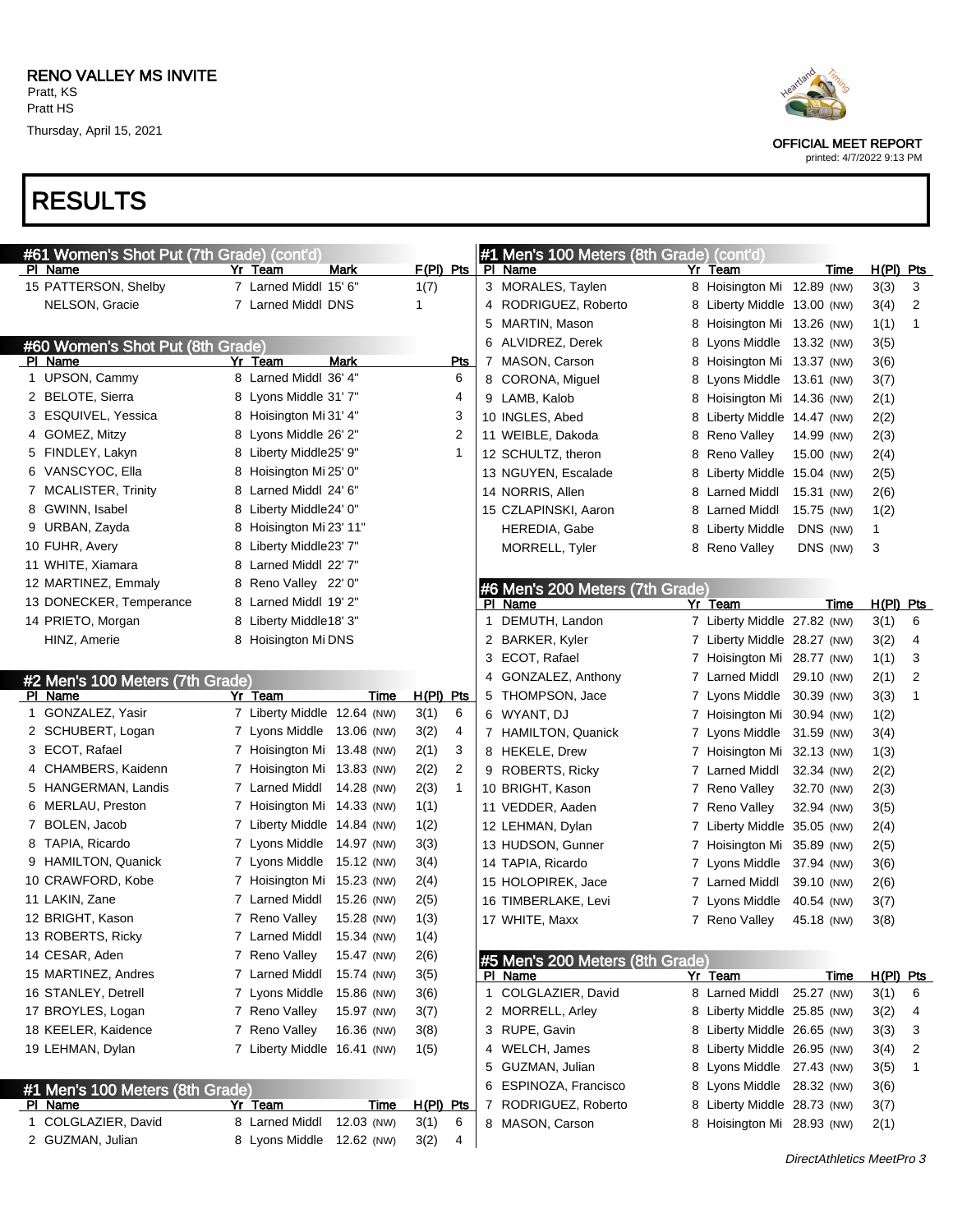Thursday, April 15, 2021

# RESULTS

| #5 Men's 200 Meters (8th Grade) (cont'd) |                  |             |                | #13 Men's 800 Meters (7th Grade) (cont'd) |                   |             |                |
|------------------------------------------|------------------|-------------|----------------|-------------------------------------------|-------------------|-------------|----------------|
| PI Name                                  | Yr Team          | Time        | $H(PI)$ Pts    | PI Name                                   | Yr Team           | <u>Time</u> | <b>Pts</b>     |
| 9 SLATTERY, Christian                    | 8 Larned Middl   | 29.32 (NW)  | 3(8)           | 7 ZUNIGA, Edgard                          | 7 Lyons Middle    | 3:25.06     |                |
| 10 KIRKWOOD, Jack                        | 8 Larned Middl   | 29.65 (NW)  | 1(1)           | 8 TAPIA, Ricardo                          | 7 Lyons Middle    | 3:26.84     |                |
| 11 LYON, Elijah                          | 8 Lyons Middle   | 29.98 (NW)  | 2(2)           | 9 TIMBERLAKE, Levi                        | 7 Lyons Middle    | 3:26.97     |                |
| 12 LAMB, Kalob                           | 8 Hoisington Mi  | 30.37 (NW)  | 2(3)           | 10 KEELER, Kaidence                       | 7 Reno Valley     | 3:27.05     |                |
| 13 WEIBLE, Dakoda                        | Reno Valley<br>8 | 31.83 (NW)  | 2(4)           | PEREZ, David                              | 7 Liberty Middle  | <b>DNS</b>  |                |
| 14 SCHULTZ, theron                       | Reno Valley<br>8 | 32.44 (NW)  | 2(5)           |                                           |                   |             |                |
| 15 KREHBIEL, Luke                        | 8 Larned Middl   | 34.21 (NW)  | 2(6)           | #14 Men's 800 Meters (8th Grade)          |                   |             |                |
| 16 BRAXTON, Izaeah                       | 8 Lyons Middle   | 35.93 (NW)  | 1(2)           | PI Name                                   | Yr Team           | <b>Time</b> | <u>Pts</u>     |
| MOEDER, Damien                           | 8 Hoisington Mi  | DNS (NW)    | 1              | 1 LARA, Carlito                           | 8 Liberty Middle  | 2:37.67     | 6              |
|                                          |                  |             |                | 2 TROSTLE, Evan                           | 8 Reno Valley     | 2:47.64     | 4              |
| #10 Men's 400 Meters (7th Grade)         |                  |             |                | 3 VENTURA, Anthony                        | Lyons Middle<br>8 | 2:50.50     | 3              |
| PI Name                                  | Yr Team          | <b>Time</b> | <u>Pts</u>     | 4 TURNER, Jhadyn                          | 8 Hoisington Mi   | 2:50.67     | $\overline{2}$ |
| 1 GONZALEZ, Yasir                        | 7 Liberty Middle | 58.97       | 6              | 5 CESAR, Gabe                             | 8 Reno Valley     | 2:55.07     | 1              |
| 2 LINK, Tegan                            | 7 Lyons Middle   | 1:05.71     | 4              | 6 PINKSTON, Grady                         | 8 Larned Middl    | 2:56.05     |                |
| 3 BARKER, Kyler                          | 7 Liberty Middle | 1:06.40     | 3              | 7 MCDONALD, Caleb                         | 8 Larned Middl    | 2:58.53     |                |
| 4 LANDGRAF, Gage                         | 7 Larned Middl   | 1:15.84     | $\overline{2}$ | 8 BRADLEY, Logan                          | 8 Larned Middl    | 2:58.96     |                |
| 5 HAMM, Austin                           | 7 Liberty Middle | 1:19.06     | $\mathbf{1}$   | 9 KENDALL, AJ                             | 8 Liberty Middle  | 3:00.59     |                |
| 6 TAPIA, Ricardo                         | 7 Lyons Middle   | 1:24.26     |                | 10 SILVA, Gilberto                        | 8 Lyons Middle    | 3:02.24     |                |
| 7 ZUNIGA, Edgard                         | 7 Lyons Middle   | 1:28.80     |                | 11 HELFRICH, Kian                         | 8 Liberty Middle  | 3:02.49     |                |
| 8 TIMBERLAKE, Levi                       | 7 Lyons Middle   | 1:29.49     |                | 12 BECERRA, Juan                          | 8 Lyons Middle    | 3:03.58     |                |
|                                          |                  |             |                | 13 GAMEZ, Diego                           | 8 Lyons Middle    | 3:16.02     |                |
| #9 Men's 400 Meters (8th Grade)          |                  |             |                |                                           |                   |             |                |
| PI Name                                  | Yr Team          | Time        | $H(PI)$ Pts    | #17 Men's 1600 Meters (7th Grade)         |                   |             |                |
| 1 RODRIGUEZ, Roberto                     | 8 Liberty Middle | 1:01.34     | 2(1)<br>6      | PI Name                                   | Yr Team           | Time        | <u>Pts</u>     |
| 2 RUPE, Gavin                            | 8 Liberty Middle | 1:02.81     | 2(2)<br>4      | 1 GRIZZLE, Jace                           | 7 Lyons Middle    | 6:15.21     | 6              |
| 3 GATLIN, Luke                           | 8 Liberty Middle | 1:04.58     | 2(3)<br>3      | 2 THOMPSON, Jace                          | 7 Lyons Middle    | 6:16.86     | 4              |
| WELCH, James<br>4                        | 8 Liberty Middle | 1:05.82     | 2(4)<br>2      | 3 PEREZ, David                            | 7 Liberty Middle  | 6:19.99     | 3              |
| 5 MASON, Carson                          | 8 Hoisington Mi  | 1:06.76     | 2(5)<br>1      | 4 HUGGARD, Andy                           | 7 Reno Valley     | 6:24.47     | 2              |
| SLATTERY, Christian<br>6                 | 8 Larned Middl   | 1:07.89     | 2(6)           | 5 LANDGRAF, Gage                          | 7 Larned Middl    | 6:30.33     | 1              |
| 7 BRADLEY, Logan                         | 8 Larned Middl   | 1:09.40     | 1(1)           | 6 GRAVES, Gage                            | 7 Liberty Middle  | 6:41.04     |                |
| 8 VILLASENOR, Cain                       | 8 Lyons Middle   | 1:09.42     | 1(2)           | 7 HAMM, Austin                            | 7 Liberty Middle  | 6:41.17     |                |
| 9 SILVA, Gilberto                        | 8 Lyons Middle   | 1:12.55     | 2(7)           | 8 ZUNIGA, Edgard                          | 7 Lyons Middle    | 7:03.63     |                |
| 10 TURNER, Jhadyn                        | 8 Hoisington Mi  | 1:12.99     | 2(8)           | 9 WYANT, DJ                               | 7 Hoisington Mi   | 7:03.93     |                |
| 11 PINKSTON, Grady                       | 8 Larned Middl   | 1:13.08     | 1(3)           |                                           |                   |             |                |
| 12 BECERRA, Juan                         | 8 Lyons Middle   | 1:15.09     | 1(4)           | #18 Men's 1600 Meters (8th Grade)         |                   |             |                |
| 13 NORRIS, Allen                         | 8 Larned Middl   | 1:17.58     | 1(5)           | <b>PI Name</b>                            | <u>Yr Team</u>    | <u>Time</u> | <u>Pts</u>     |
| 14 GAMEZ, Diego                          | 8 Lyons Middle   | 1:22.29     | 1(6)           | MARTIN, Mason<br>1                        | 8 Hoisington Mi   | 5:50.48     | 6              |
| MOEDER, Damien                           | 8 Hoisington Mi  | <b>DNS</b>  | 1              | 2 TROSTLE, Evan                           | 8 Reno Valley     | 6:07.42     | 4              |
|                                          |                  |             |                | 3 VENTURA, Anthony                        | 8 Lyons Middle    | 6:11.74     | 3              |
| #13 Men's 800 Meters (7th Grade)         |                  |             |                | 4 MCDONALD, Caleb                         | 8 Larned Middl    | 6:21.94     | 2              |
| PI Name                                  | Yr Team          | <b>Time</b> | <u>Pts</u>     | 5 CESAR, Gabe                             | 8 Reno Valley     | 6:23.70     | 1              |
| 1 GONZALEZ, Yasir                        | 7 Liberty Middle | 2:34.70     | 6              | 6 RECINDIZ, Jose                          | 8 Lyons Middle    | 6:29.86     |                |
| 2 THIBAULT, Levi                         | 7 Liberty Middle | 2:58.02     | 4              | 7 SILVA, Gilberto                         | 8 Lyons Middle    | 6:35.74     |                |
| SUNDAHL, Slade<br>3                      | 7 Larned Middl   | 2:59.45     | 3              | 8 JENSEN, Kyler                           | 8 Hoisington Mi   | 6:41.64     |                |
| 4 HUGGARD, Andy                          | 7 Reno Valley    | 2:59.93     | 2              | 9 RICE, Adan                              | 8 Liberty Middle  | 6:42.14     |                |
| BROYLES, Logan<br>5                      | 7 Reno Valley    | 3:18.65     | $\mathbf{1}$   | 10 BRADLEY, Logan                         | Larned Middl<br>8 | 6:44.95     |                |
| 6 LANDEROS, Angel                        | 7 Lyons Middle   | 3:20.30     |                | 11 INSLEE, Wyatt                          | 8 Liberty Middle  | 6:55.85     |                |
|                                          |                  |             |                |                                           |                   |             |                |



OFFICIAL MEET REPORT

printed: 4/7/2022 9:13 PM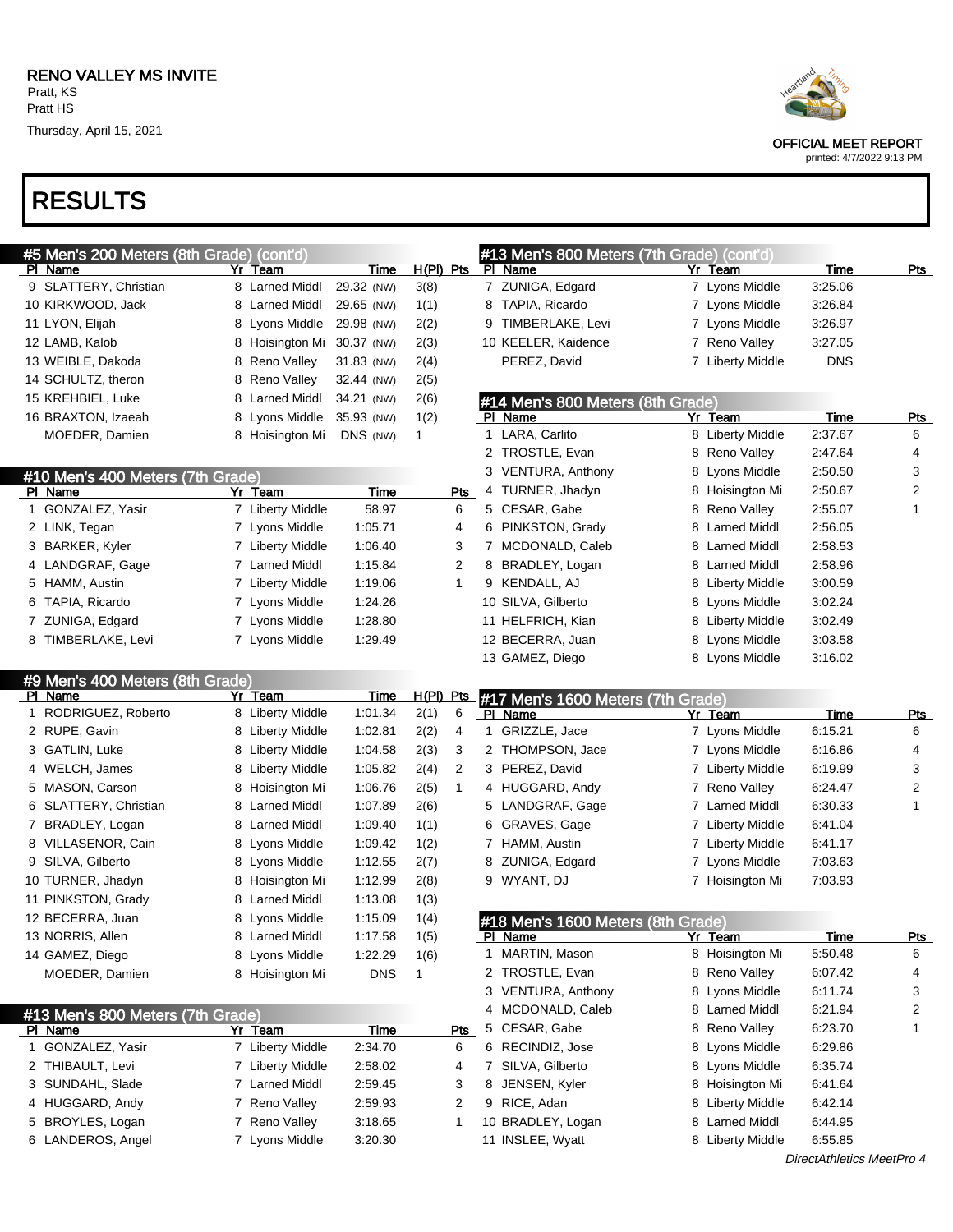Thursday, April 15, 2021

# RESULTS

| #18 Men's 1600 Meters (8th Grade) (cont'd)      |                     |             |                |   | #39 Men's 800m SMR (7th Grade) (cont'd) |                                                    |      |                  |
|-------------------------------------------------|---------------------|-------------|----------------|---|-----------------------------------------|----------------------------------------------------|------|------------------|
| PI Name                                         | Yr Team             | Time        | Pts            |   | PI Team                                 | Time                                               |      | <u>Pts</u>       |
| 12 GAMEZ, Diego                                 | 8 Lyons Middle      | 7:07.23     |                |   | 4 Lyons Middle School (A)               | 2:42.50                                            |      |                  |
| 13 HELFRICH, Kian                               | 8 Liberty Middle    | 7:07.76     |                |   |                                         |                                                    |      |                  |
|                                                 |                     |             |                |   | #40 Men's 800m SMR (8th Grade)          |                                                    |      |                  |
| #21 Men's 3200 Meters (8th Grade)               |                     |             |                |   | PI Team                                 | Time                                               |      | Pts              |
| PI Name                                         | Yr Team             | Time        | Pts            |   | 1 Liberty Middle School (A)             | 2:06.43                                            |      | 6                |
| 1 ESPINOZA, Francisco                           | 8 Lyons Middle      | 12:31.68    | 6              |   | 2 Lyons Middle School (A)               | 2:06.44                                            |      | 4                |
| 2 LARA, Carlito                                 | 8 Liberty Middle    | 12:41.85    | 4              |   | 3 Hoisington Middle School (A)          | 2:13.13                                            |      | 2                |
| 3 VILLASENOR, Cain                              | 8 Lyons Middle      | 12:48.89    | 3              |   |                                         |                                                    |      |                  |
| 4 JENSEN, Kyler                                 | 8 Hoisington Mi     | 14:08.85    | 2              |   | #59 Men's Shot Put (7th Grade)          |                                                    |      |                  |
| 5 HAAS, Ryan                                    | 8 Liberty Middle    | 14:24.94    | 1              |   | PI Name                                 | Yr Team<br>Mark                                    |      | $F(PI)$ Pts      |
| 6 KENDALL, AJ                                   | Liberty Middle<br>8 | 14:34.49    |                |   | 1 TRASS, Elijah                         | 7 Reno Valley 35' 3 <sup>1</sup> /2                | 2(1) | 6                |
| 7 INSLEE, Wyatt                                 | 8 Liberty Middle    | 15:32.94    |                |   | 2 MERLAU, Preston                       | 7 Hoisington Mi 26' 3"                             | 1(1) | 4                |
|                                                 |                     |             |                |   | 3 RECTOR, Zein                          | 7 Reno Valley 25' 10 <sup>1/2</sup>                | 2(2) | 3                |
| #31 Men's 4 x 100m Relay (7th Grade)            |                     |             |                |   | 4 COSSEL, Logan                         | 7 Hoisington Mi 25' $9\frac{1}{4}$                 | 2(3) | 2                |
| PI Team                                         |                     | Time        | Pts            |   | 5 SHAVER, Cayden                        | 7 Larned Middl 25' 9"                              | 1(2) | 1                |
| 1 Larned Middle School (A)                      |                     | 55.08       | 6              |   | 6 LEHMAN, Anthony                       | 7 Reno Valley 25' 3"                               | 1(3) |                  |
| 2 Lyons Middle School (A)                       |                     | 58.06       | 4              |   | 7 LINK, Maddox                          | 7 Lyons Middle 25' 2"                              | 1(4) |                  |
| 3 Hoisington Middle School (A)                  |                     | 58.72       | $\overline{2}$ |   | 8 STAHLECKER, Brennon                   | 7 Larned Middl 25' 13/4                            | 1(5) |                  |
| 4 Reno Valley Middle School (A)                 |                     | 1:01.22     |                |   | 9 ROHLING, Allen                        | 7 Reno Valley 24' 83/4                             | 2(4) |                  |
| 5 Liberty Middle School (A)                     |                     | 1:03.71     |                |   | 10 COLLINS, Gavin                       | 7 Larned Middl 23' 7"                              | 2(5) |                  |
|                                                 |                     |             |                |   | 11 GREENE, Kylier                       | 7 Larned Middl 23' 4 <sup>1/2</sup>                | 2(6) |                  |
| #32 Men's 4 x 100m Relay (8th Grade)            |                     |             |                |   | 12 PETER, Kolby                         | 7 Lyons Middle 21' 103/4                           | 1(6) |                  |
| PI Team                                         |                     | Time        | Pts            |   | 13 SCHMIDT, Tommy                       | 7 Liberty Middle21' 101/4                          | 1(7) |                  |
| 1 Larned Middle School (A)                      |                     | 51.79       | 6              |   | 14 DELZEIT, Carter                      | 7 Hoisington Mi 20' $3\frac{1}{4}$                 | 2(7) |                  |
| 2 Hoisington Middle School (A)                  |                     | 52.98       | 4              |   | 15 LEHMAN, Dylan                        | 7 Liberty Middle 19' 103/4                         | 1(8) |                  |
| 3 Lyons Middle School (A)                       |                     | 53.04       | 2              |   | 16 CARERRA, Kevin                       | 7 Lyons Middle 19' $4\frac{3}{4}$                  | 2(8) |                  |
| 4 Reno Valley Middle School (A)                 |                     | 57.92       |                |   | 17 GREEN, Del                           | 7 Liberty Middle19' 3"                             | 2(9) |                  |
| 5 Liberty Middle School (A)                     |                     | 59.59       |                |   | 18 PEDROZA, Gabe                        | 7 Liberty Middle 12' 10 <sup>1/4</sup>             | 1(9) |                  |
|                                                 |                     |             |                |   |                                         |                                                    |      |                  |
| #35 Men's 4 x 200m Relay (7th Grade)<br>PI Team |                     | Time        | Pts            |   | #58 Men's Shot Put (8th Grade)          |                                                    |      |                  |
| 1 Hoisington Middle School (A)                  |                     | 2:01.66     | 6              |   | PI Name<br>1 STARBUCK, Hendrix          | Yr Team<br><b>Mark</b><br>8 Lyons Middle 35' 113/4 | 2(1) | $F(PI)$ Pts<br>6 |
| 2 Reno Valley Middle School (A)                 |                     | 2:11.84     | 4              |   | 2 HOFFMAN, Layton                       | 8 Hoisington Mi 35' 10"                            | 2(2) | 4                |
| 3 Liberty Middle School (A)                     |                     | 2:20.26     | 2              |   | 3 MATER, Colin                          | 8 Hoisington Mi 34' 10 <sup>1/4</sup>              |      | 3                |
| 4 Lyons Middle School (A)                       |                     | 2:35.19     |                |   | MONROE, Kristopher                      | 8 Reno Valley 32' 03/4                             | 2(3) | 2                |
|                                                 |                     |             |                | 4 |                                         | 8 Reno Valley 31' 33/4                             | 2(4) | 1                |
|                                                 |                     |             |                |   | 5 BRAWNER, Riley                        |                                                    | 2(5) |                  |
| #36 Men's 4 x 200m Relay (8th Grade)<br>PI Team |                     | Time        | Pts            |   | 6 HAMILTON, Joshsaun                    | 8 Lyons Middle 30' 2"                              | 1(1) |                  |
| 1 Liberty Middle School (A)                     |                     | 2:07.97     | 6              | 7 | BARTLEY, Keaton                         | 8 Larned Middl 29' 9"                              | 1(2) |                  |
| 2 Larned Middle School (A)                      |                     | 2:11.02     | 4              |   | 8 SCHMIDTBERGER, Caden                  | 8 Liberty Middle28' 6 <sup>1/4</sup>               | 1(3) |                  |
| 3 Lyons Middle School (A)                       |                     | 2:29.88     | 2              |   | 9 WEBSTER, Elijah                       | 8 Larned Middl 28' $1\frac{1}{2}$                  | 2(6) |                  |
|                                                 |                     |             |                |   | 10 YOUNKMAN, John                       | 8 Liberty Middle27' 0 <sup>1/4</sup>               | 1(4) |                  |
|                                                 |                     |             |                |   | 11 CALDWELL, Cayden                     | 8 Liberty Middle26' 63/4                           | 2(7) |                  |
| #39 Men's 800m SMR (7th Grade)<br>PI Team       |                     | <b>Time</b> | <u>Pts</u>     |   | 12 BRAXTON, Izaeah                      | 8 Lyons Middle 23' 1134                            | 1(5) |                  |
| 1 Liberty Middle School (A)                     |                     | 2:00.28     | 6              |   | 13 CROWDIS, Grady                       | 8 Hoisington Mi 23' 7 <sup>1</sup> /2              | 1(6) |                  |
| 2 Larned Middle School (A)                      |                     | 2:15.87     | 4              |   | 14 LYON, Elijah                         | 8 Lyons Middle 23' 53/4                            | 2(8) |                  |
| 3 Reno Valley Middle School (A)                 |                     | 2:22.39     | 2              |   | 15 DEAN, Tyler                          | 8 Liberty Middle21' 2"                             | 1(7) |                  |
|                                                 |                     |             |                |   | 16 KING, Jacob                          | 8 Larned Middl 19' 8 <sup>1</sup> /2               | 1(8) |                  |



OFFICIAL MEET REPORT

printed: 4/7/2022 9:13 PM